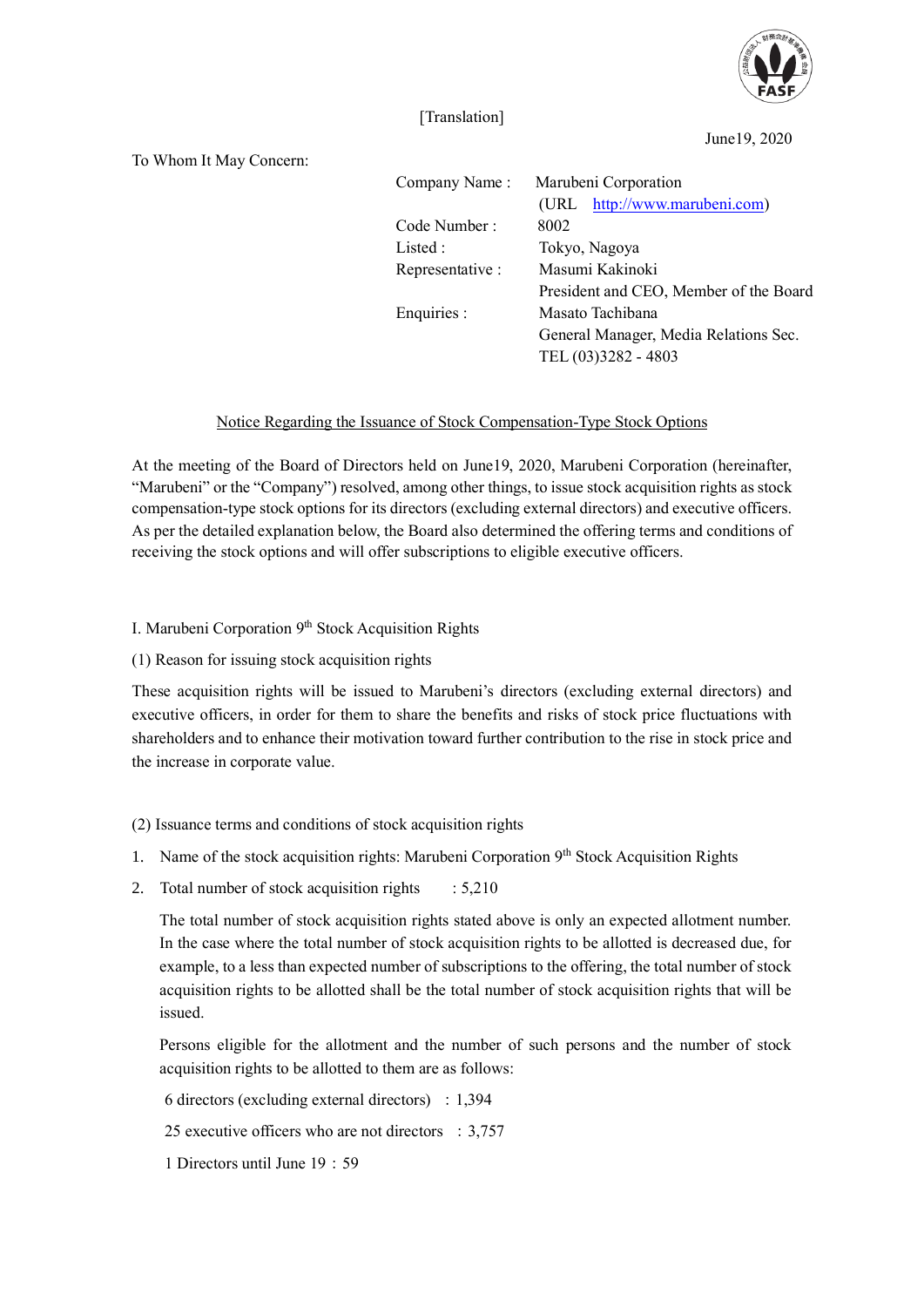3. Type and number of shares under the stock acquisition rights

The type of the shares under the stock acquisition rights shall be the Company's shares of common stock. The number of shares under each stock acquisition right (the "Number of Granted Shares") shall be 100. In case the Company splits its shares (including the allotment of shares without contribution; hereinafter the same shall apply concerning the description of a stock split) or consolidates its shares of common stock after the day on which share subscription rights are resolved (hereinafter the "Resolution Date"), the Number of Granted Shares shall be adjusted according to the following formula, and any resulting fraction less than one share arising from the adjustment shall be truncated.

Number of Granted Shares after adjustment = Number of Granted Shares before adjustment

× Ratio of split or consolidation

The Number of Granted Shares after adjustment shall become effective, in the case of a stock split, on and after the day following the record date of the relevant stock split (or its effective date if no record date is specified) or, in the case of a consolidation of shares, on and after its effective date; provided, however, that, in the event that a stock split is conducted on the condition that a proposal to increase the capital stock or capital legal reserve by reducing the amount of surpluses is approved at the General Meeting of Shareholders and that the record date for such stock split is prior to the date of closing of said General Meeting of Shareholders, the Number of Granted Shares after adjustment shall be applicable on and after the day following the date of closing of said General Meeting of Shareholders with retrospective application since the day following said record date.

In addition, in case the Company merges with another corporation, demerges or it is deemed necessary in similar circumstances to adjust the Number of Granted Shares, after the Resolution Date, the Company may adjust the Number of Granted Shares to a reasonable extent.

When the Number of Granted Shares is adjusted, the Company shall give notice of necessary matters to each holder of the stock acquisition rights (hereinafter "Stock Acquisition Right Holders") recorded in the register of stock acquisition rights or give public notice thereof, no later than the day preceding the date on which the Number of Granted Shares after adjustment becomes effective; provided, however, that, if the Company is unable to give such notice or public notice no later than the date preceding such effective date, the Company shall thereafter promptly give such notice or public notice.

4. Value of assets to be invested upon the exercise of the stock acquisition rights

The value of the assets to be invested upon the exercise of each stock acquisition right shall be the amount that is equal to the product of one yen as the exercise price per share for the shares that may be issued by exercising the stock acquisition rights (hereinafter the "Exercise Price") and the Number of Granted Shares.

- 5. The period during which the stock acquisition rights may be exercised From July 10, 2020 to July 9, 2053
- 6. Matters concerning the amount of increase in capital stock and capital legal reserve arising from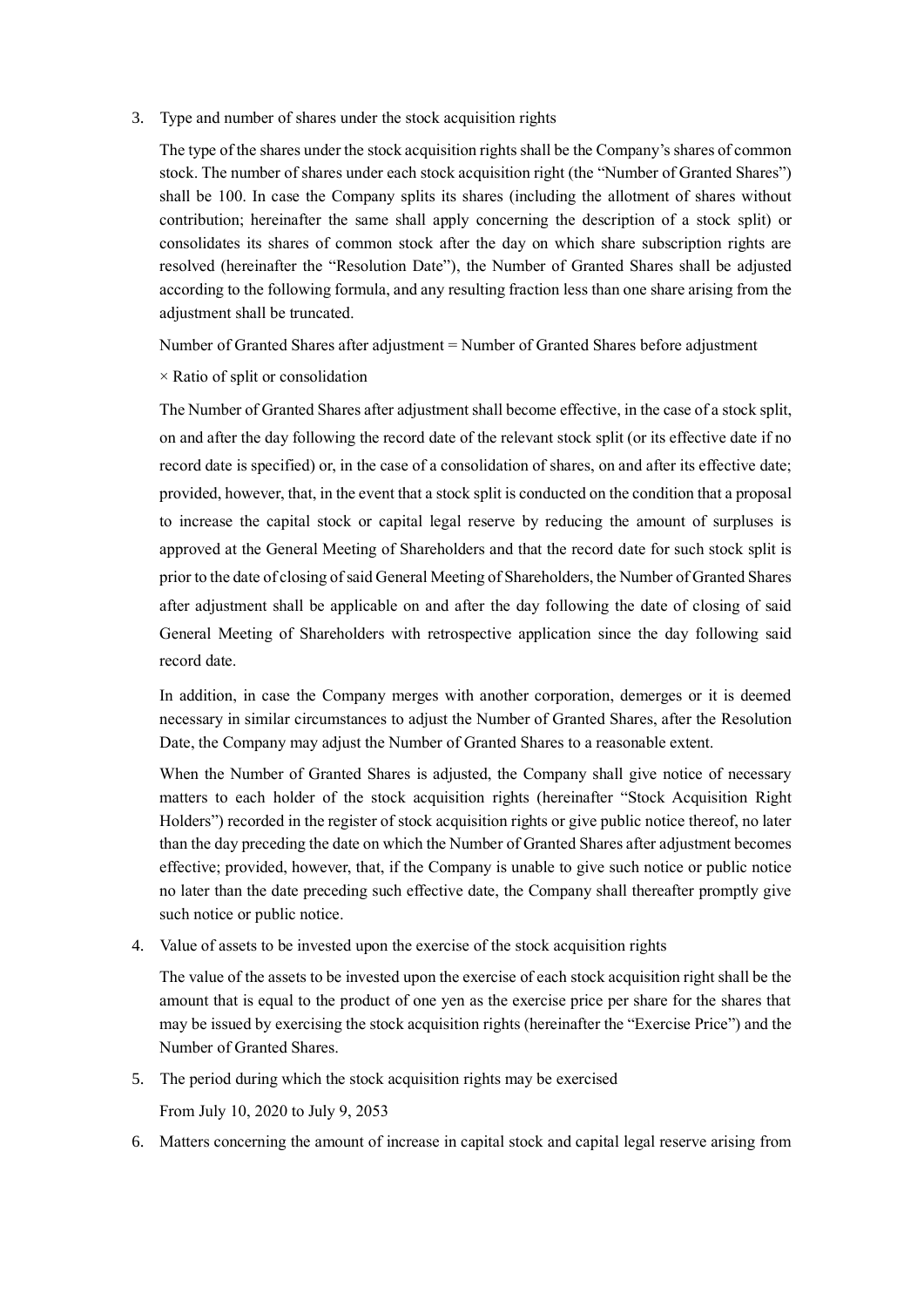issuance of new shares upon the exercise of the stock acquisition rights

(1) The amount of increase in capital stock arising from issuance of new shares upon the exercise of the stock acquisition rights shall be 50% of the maximum amount of capital increase calculated in accordance with Article 17-1 of the Corporate Accounting Rules, with the resulting amounts of less than one yen rounded up to the nearest yen.

(2) The amount of increase in capital legal reserve arising from issuance of new shares upon the exercise of the stock acquisition rights shall be calculated by subtracting the amount of increase in capital stock determined under (1) above from the maximum amount of capital increase referred to in (1) above.

7. Restrictions on the acquisition of the stock acquisition rights by assignment

Approval of the Board of Directors shall be required for the acquisition of the stock acquisition rights by assignment.

8. Conditions for the acquisition of the share subscription rights

If any of the proposals listed in  $(1)$ ,  $(2)$ ,  $(3)$ ,  $(4)$  or  $(5)$  below is approved at the General Meeting of Shareholders of the Company (or, if a resolution of the General Meeting of Shareholders is not required, is resolved at the Board of Directors), the Company can acquire the stock acquisition rights without consideration on the date to be separately determined by the Board of Directors of the Company:

(1) Proposal for approval of a merger agreement under which the Company will become a dissolving company;

(2) Proposal for approval of a split agreement or split plan under which the Company will be split;

(3) Proposal for approval of a share exchange agreement or share transfer plan under which the Company will become a wholly-owned subsidiary;

(4) Proposal for approval of an amendment to the Articles of Incorporation in order to establish the provision that an acquisition by way of assignment of any of the shares to be issued by the Company shall require the approval of the Company; and

(5) Proposal for approval of an amendment to the Articles of Incorporation in order to establish the provision that an acquisition by way of assignment of a type of shares to be delivered upon exercise of the stock acquisition rights shall require the approval of the Company or that the Company may acquire all of such type of shares upon a resolution of the General Meeting of Shareholders.

9. Policy on the determination of the terms and conditions of the delivery of stock acquisition rights of the Reorganized Company in reorganization

If the Company conducts a merger (limited to the case where the Company ceases to exist due to the merger), an absorption-type or incorporation-type company split (both, limited to the case where the Company is split), or a share exchange or transfer (both, limited to the case where the Company becomes a wholly-owned subsidiary) (hereinafter collectively referred to as the "Acts of Reorganization"), the Company shall, in each of the above cases, deliver the stock acquisition rights of any of the relevant companies listed in Article 236, Paragraph 1-8 of the Companies Act (hereinafter the "Reorganized Company") to the Acquisition Rights Holders holding the stock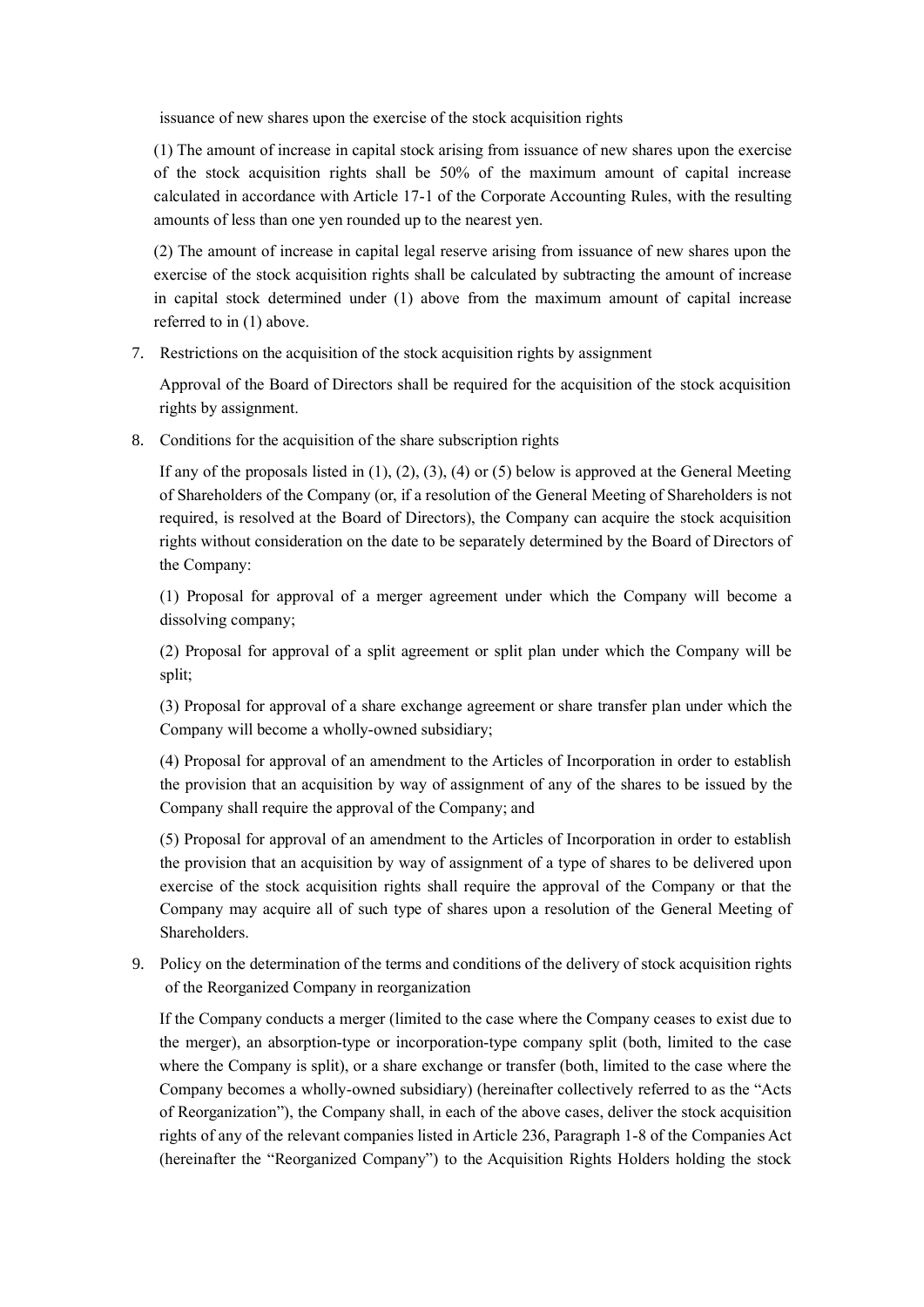acquisition rights remaining at the time immediately preceding the effective date of the relevant Act of Reorganization (hereinafter the "Remaining Stock Acquisition Rights") (the effective date of the relevant Act of Structural Reorganization shall mean, in the case of an absorption-type merger, the date on which the absorption-type merger becomes effective; in the case of an incorporation-type merger, the date of establishment of a newly-incorporated company through such incorporation-type merger; in the case of an absorption-type company split, the date on which such absorption-type company split becomes effective; in the case of an incorporation-type company split, the date of establishment of a newly-incorporated company through such incorporation-type company split; in the case of a share exchange, the date on which the share exchange becomes effective; and in the case of a share transfer, the date of establishment of a wholly-owning parent company through the share transfer; the same shall apply hereinafter). However, that the foregoing shall be on the condition that delivery of such stock acquisition rights by the Reorganized Company in accordance with each of the following items is stipulated in an absorption-type merger agreement, an incorporation-type merger agreement, an absorption-type company split agreement, an incorporation-type company split plan, a share exchange agreement or a share transfer plan:

(1) Number of stock acquisition rights of the Reorganized Company to be delivered

A number equal to the number of the Remaining Stock Acquisition Rights held by a Stock Acquisition Right Holders shall be delivered to the same a Stock Acquisition Right Holders.

(2) Type of shares of the Reorganized Company under the stock acquisition rights

Shares of common stock of the Reorganized Company

(3) Number of shares of the Reorganized Company under the stock acquisition rights

This is to be determined in accordance with 3. above, taking into consideration the conditions, etc. of the Act of Reorganization.

(4) Value of assets to be invested upon the exercise of the stock acquisition rights

The value of the assets to be invested upon exercise of each stock acquisition right shall be the amount that is equal to the product of the Exercise Price after reorganization prescribed below and the number of shares of the Reorganized Company under the stock acquisition rights as determined in accordance with (3) above. The Exercise Price after reorganization shall be one yen per share of the Reorganized Company delivered upon the exercise of each stock acquisition right to be delivered.

(5) The period during which the stock acquisition rights may be exercised

This period shall be from and including whichever is the later of  $(x)$  the start date of the period during which the stock acquisition rights may be exercised as prescribed in 5. above or (y) the effective date of the Act of Reorganization, to and including the expiration date of the period during which the stock acquisition rights may be exercised as prescribed in 5. above.

(6) Matters concerning the amount of increase in capital stock and capital legal reserve arising from issuance of new shares upon the exercise of the stock acquisition rights

To be determined in accordance with 6. above.

(7) Restrictions on the acquisition of the stock acquisition rights by assignment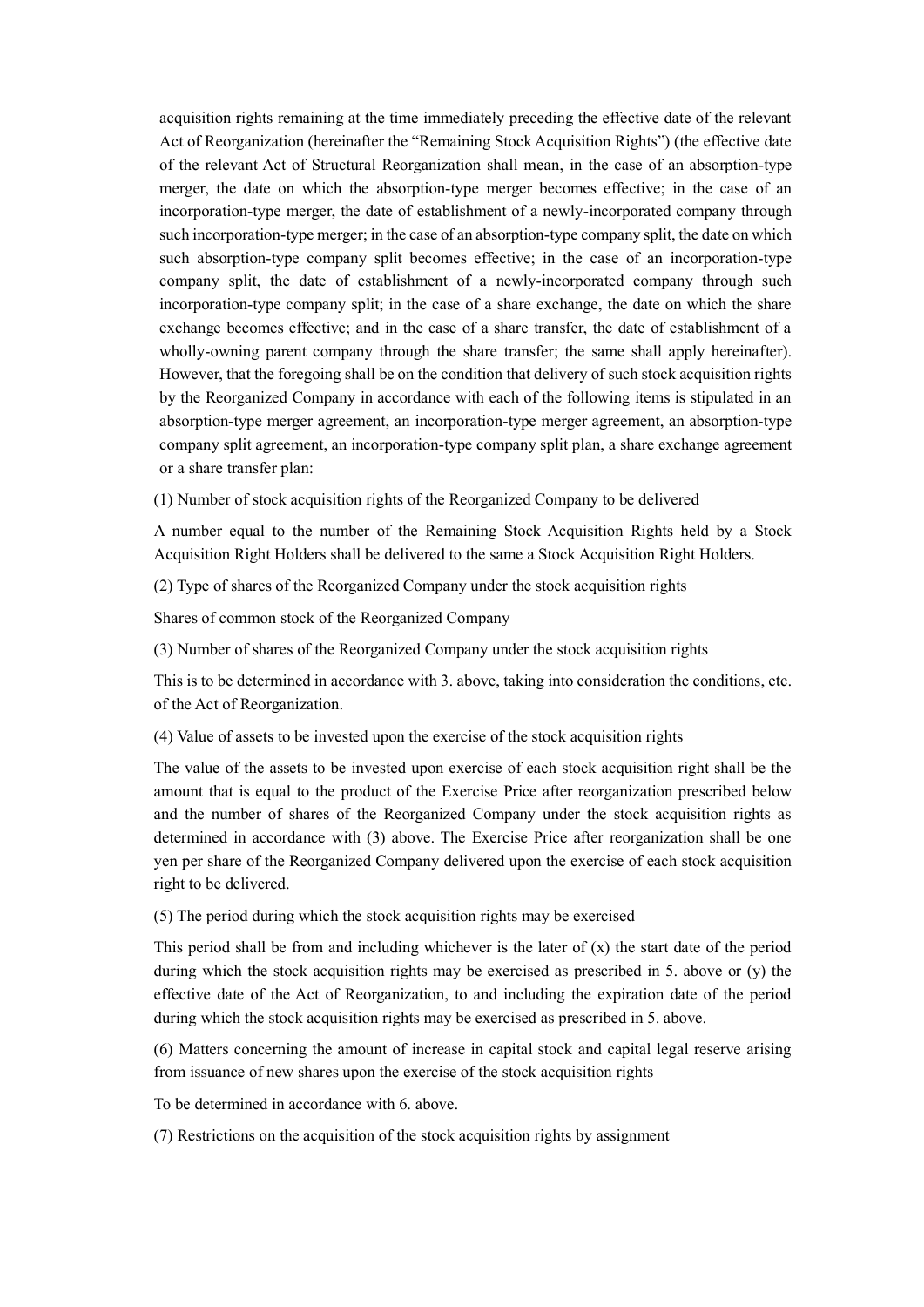Approval of the Board of Directors of the Reorganized Company shall be required for the acquisition of the stock acquisition rights by assignment.

(8) Conditions for the acquisition of the share subscription rights

To be determined in accordance with 8. above.

(9)Other conditions for the exercise of the stock acquisition rights

To be determined in accordance with 11. below.

10. Handling of fractions less than one share resulting from exercise of stock acquisition rights

Any fraction less than one share included in the number of shares to be delivered to a Stock Acquisition Right Holder who exercised stock acquisition rights shall be discarded.

11. Other conditions for the exercise of the stock acquisition rights

(1) Stock Acquisition Right Holders shall be able to exercise their stock acquisition rights on and after (i) the day when 3 years have elapsed from the Allotment Date or (ii) the day following the date on which they forfeit the position of director or executive officer of the Company, whichever is earlier.

(2) Notwithstanding the provisions of (1) above, in cases where a proposal for approval of a merger agreement under which the Company will become a dissolving company or a proposal for approval of a share exchange agreement or share transfer plan under which the Company will become a wholly-owned subsidiary is approved at the General Meeting of Shareholders (or, if a resolution of the General Meeting of Shareholders is not required, is resolved at the Board of Directors) during the period prescribed in 5. above, Stock Acquisition Right Holders may exercise the stock acquisition rights only within 15 days from the day following the date of such approval (excluding cases where the merger agreement, share exchange agreement or share transfer plan provides that share acquisition rights of the Reorganized Company shall be delivered to the Stock Acquisition Right Holders in accordance with 9. above).

(3) The condition set forth in (1) above shall not apply to those who have acquired the share subscription rights by way of inheritance.

(4) If a Stock Acquisition Right Holder has renounced his or her stock acquisition rights, he or she can no longer exercise them.

(5) If 10 years have elapsed from the day following the date on which a Stock Acquisition Right Holder forfeited both the positions of director and executive officer of the Company, he or she can no longer exercise the stock acquisition rights and shall be deemed to have renounced the stock acquisition rights as of that date.

12. Method for calculating paid-in value for the stock acquisition rights

The paid-in value for each stock acquisition right shall be the amount that is equal to the product of the option price per share calculated using the Black-Scholes model (any resulting amount of less than one yen shall be rounded to the nearest yen) and the Number of Granted Shares as of the Allotment Date of the stock acquisition rights. The amount calculated as above is a fair value of the stock acquisition rights. Therefore, the issuance of the stock acquisition rights at that price is not an issuance at an advantageous price. The compensation claim whose amount is equal to the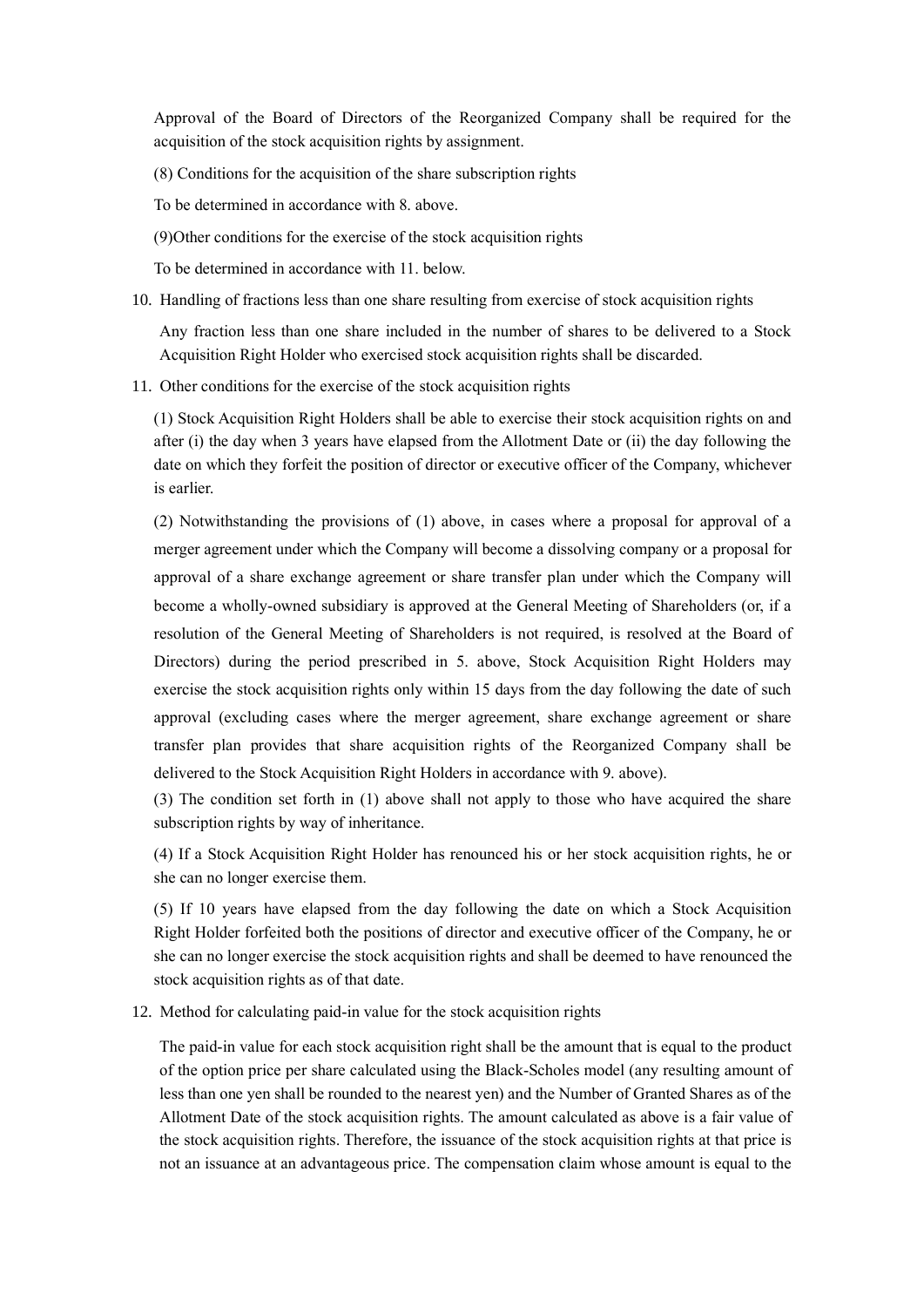total amount of the paid-in value for the stock acquisition rights held by the person to whom the stock acquisition rights are to be allotted is offset by his or her obligation to pay the paid-in value for the stock acquisition rights.

- 13. Day on which the stock acquisition rights are allotted:July 9, 2020
- 14. Due date of the payment of money in exchange for the allotment of the stock acquisition rights: July 9, 2020

II. Marubeni Corporation 3<sup>rd</sup> Stock Acquisition Rights with market value conditions

(1) Reason for issuing stock acquisition rights

These acquisition rights will be issued to Marubeni's directors (excluding external directors) and executive officers, in order to enhance incentives for the improvement of Marubeni's market value in the future.

(2) Issuance terms and conditions of stock acquisition rights

1. Name of the stock acquisition rights: Marubeni Corporation 3<sup>rd</sup> Stock Acquisition Rights with

market value conditions

2. Total number of stock acquisition rights  $: 4,091$ 

The total number of stock acquisition rights stated above is only an expected allotment number. In the case where the total number of stock acquisition rights to be allotted is decreased due, for example, to a less than expected number of subscriptions to the offering, the total number of stock acquisition rights to be allotted shall be the total number of stock acquisition rights that will be issued.

Persons eligible for the allotment and the number of such persons and the number of stock acquisition rights to be allotted to them are as follows:

6 directors (excluding external directors) :1,177

25 executive officers who are not directors : 2,869

1 Directors until June 19:45

The number of stock acquisition rights allotted to each official position (including executive officers fixed in Article 34, paragraph 1 of the Corporate Tax Law) is as below.

| <b>Official Position</b>          | Limit |
|-----------------------------------|-------|
| Chairman of the Board             | 262   |
| Vice Chairman                     | 181   |
| President and CEO                 | 311   |
| Senior Managing Executive Officer | 155   |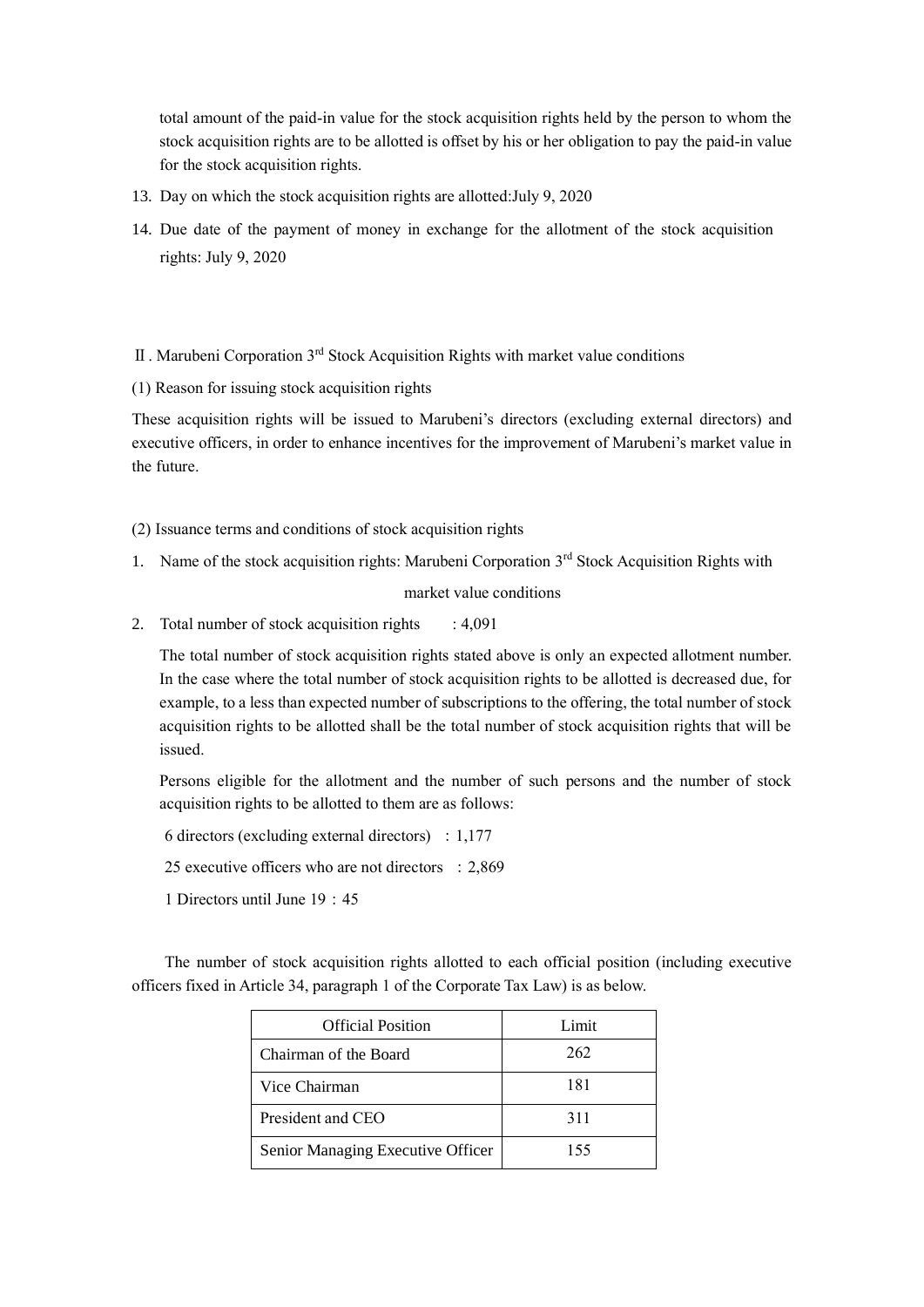| Managing Executive Officer |  |
|----------------------------|--|
|----------------------------|--|

#### 3. Type and number of shares under the stock acquisition rights

The type of the shares under the stock acquisition rights shall be the Company's shares of common stock. The number of shares under each stock acquisition right (the "Number of Granted Shares") shall be 100. In case the Company splits its shares (including the allotment of shares without contribution; hereinafter the same shall apply concerning the description of a stock split) or consolidates its shares of common stock after the day on which share subscription rights are resolved (hereinafter the "Resolution Date"), the Number of Granted Shares shall be adjusted according to the following formula, and any resulting fraction less than one share arising from the adjustment shall be truncated.

Number of Granted Shares after adjustment = Number of Granted Shares before adjustment

 $\times$  Ratio of split or consolidation

The Number of Granted Shares after adjustment shall become effective, in the case of a stock split, on and after the day following the record date of the relevant stock split (or its effective date if no record date is specified) or, in the case of a consolidation of shares, on and after its effective date; provided, however, that, in the event that a stock split is conducted on the condition that a proposal to increase the capital stock or capital legal reserve by reducing the amount of surpluses is approved at the General Meeting of Shareholders and that the record date for such stock split is prior to the date of closing of said General Meeting of Shareholders, the Number of Granted Shares after adjustment shall be applicable on and after the day following the date of closing of said General Meeting of Shareholders with retrospective application since the day following said record date.

In addition, in case the Company merges with another corporation, demerges or it is deemed necessary in similar circumstances to adjust the Number of Granted Shares, after the Resolution Date, the Company may adjust the Number of Granted Shares to a reasonable extent.

When the Number of Granted Shares is adjusted, the Company shall give notice of necessary matters to each holder of the stock acquisition rights (hereinafter "Stock Acquisition Right Holders") recorded in the register of stock acquisition rights or give public notice thereof, no later than the day preceding the date on which the Number of Granted Shares after adjustment becomes effective; provided, however, that, if the Company is unable to give such notice or public notice no later than the date preceding such effective date, the Company shall thereafter promptly give such notice or public notice.

4. Value of assets to be invested upon the exercise of the stock acquisition rights

The value of the assets to be invested upon the exercise of each stock acquisition right shall be the amount that is equal to the product of one yen as the exercise price per share for the shares that may be issued by exercising the stock acquisition rights (hereinafter the "Exercise Price") and the Number of Granted Shares.

5. The period during which the stock acquisition rights may be exercised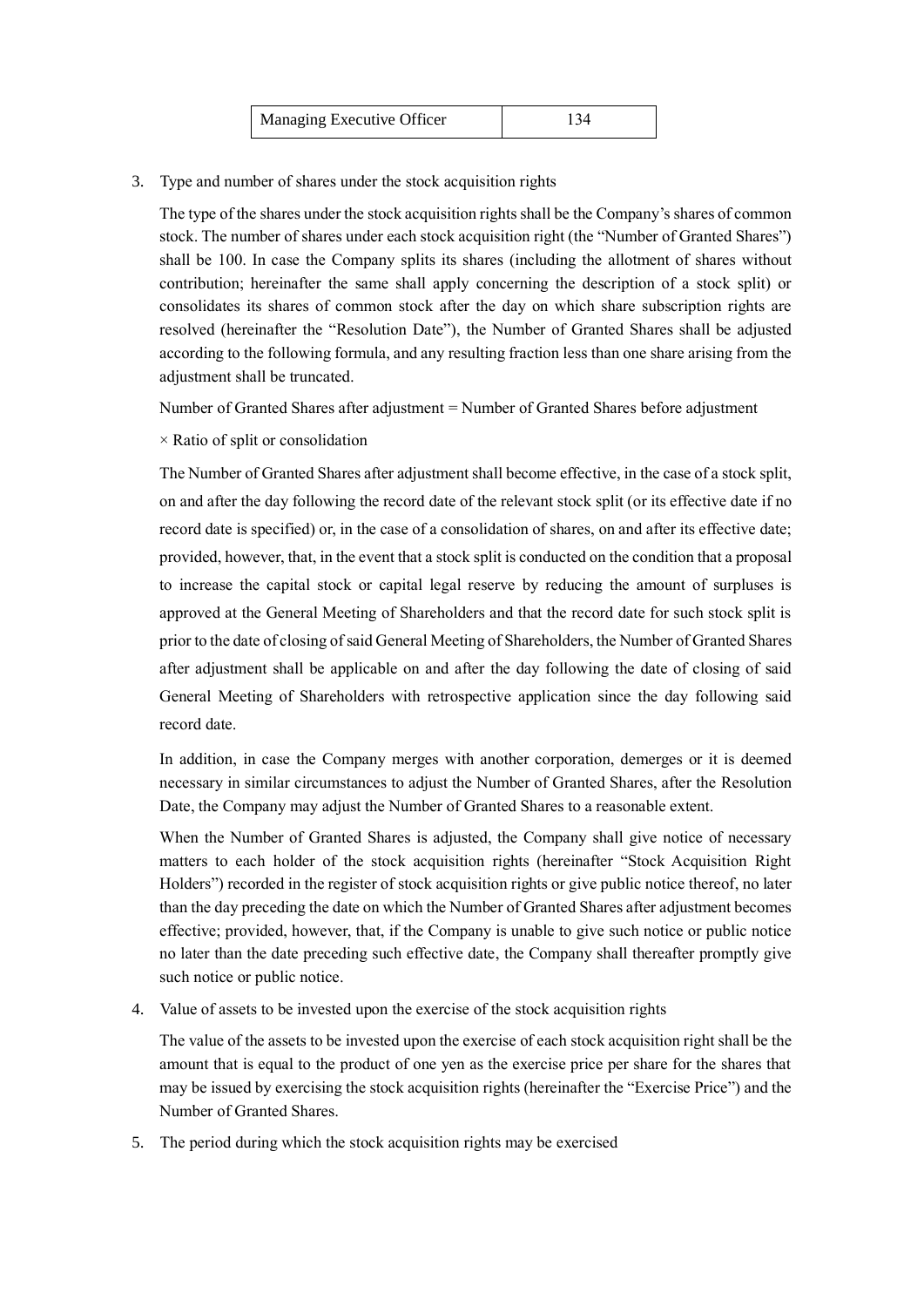FromJuly 10, 2023 to July 9, 2053

6. Matters concerning the amount of increase in capital stock and capital legal reserve arising from issuance of new shares upon the exercise of the stock acquisition rights

(1) The amount of increase in capital stock arising from issuance of new shares upon the exercise of the stock acquisition rights shall be 50% of the maximum amount of capital increase calculated in accordance with Article 17-1 of the Corporate Accounting Rules, with the resulting amounts of less than one yen rounded up to the nearest yen.

(2) The amount of increase in capital legal reserve arising from issuance of new shares upon the exercise of the stock acquisition rights shall be calculated by subtracting the amount of increase in capital stock determined under (1) above from the maximum amount of capital increase referred to in (1) above.

7. Restrictions on the acquisition of the stock acquisition rights by assignment

Approval of the Board of Directors shall be required for the acquisition of the stock acquisition rights by assignment.

8. Conditions for the acquisition of the share subscription rights

If any of the proposals listed in  $(1)$ ,  $(2)$ ,  $(3)$ ,  $(4)$  or  $(5)$  below is approved at the General Meeting of Shareholders of the Company (or, if a resolution of the General Meeting of Shareholders is not required, is resolved at the Board of Directors), the Company can acquire the stock acquisition rights without consideration on the date to be separately determined by the Board of Directors of the Company:

(1) Proposal for approval of a merger agreement under which the Company will become a dissolving company;

(2) Proposal for approval of a split agreement or split plan under which the Company will be split;

(3) Proposal for approval of a share exchange agreement or share transfer plan under which the Company will become a wholly-owned subsidiary;

(4) Proposal for approval of an amendment to the Articles of Incorporation in order to establish the provision that an acquisition by way of assignment of any of the shares to be issued by the Company shall require the approval of the Company; and

(5) Proposal for approval of an amendment to the Articles of Incorporation in order to establish the provision that an acquisition by way of assignment of a type of shares to be delivered upon exercise of the stock acquisition rights shall require the approval of the Company or that the Company may acquire all of such type of shares upon a resolution of the General Meeting of Shareholders.

9. Policy on the determination of the terms and conditions of the delivery of stock acquisition rights of the Reorganized Company in reorganization

If the Company conducts a merger (limited to the case where the Company ceases to exist due to the merger), an absorption-type or incorporation-type company split (both, limited to the case where the Company is split), or a share exchange or transfer (both, limited to the case where the Company becomes a wholly-owned subsidiary) (hereinafter collectively referred to as the "Acts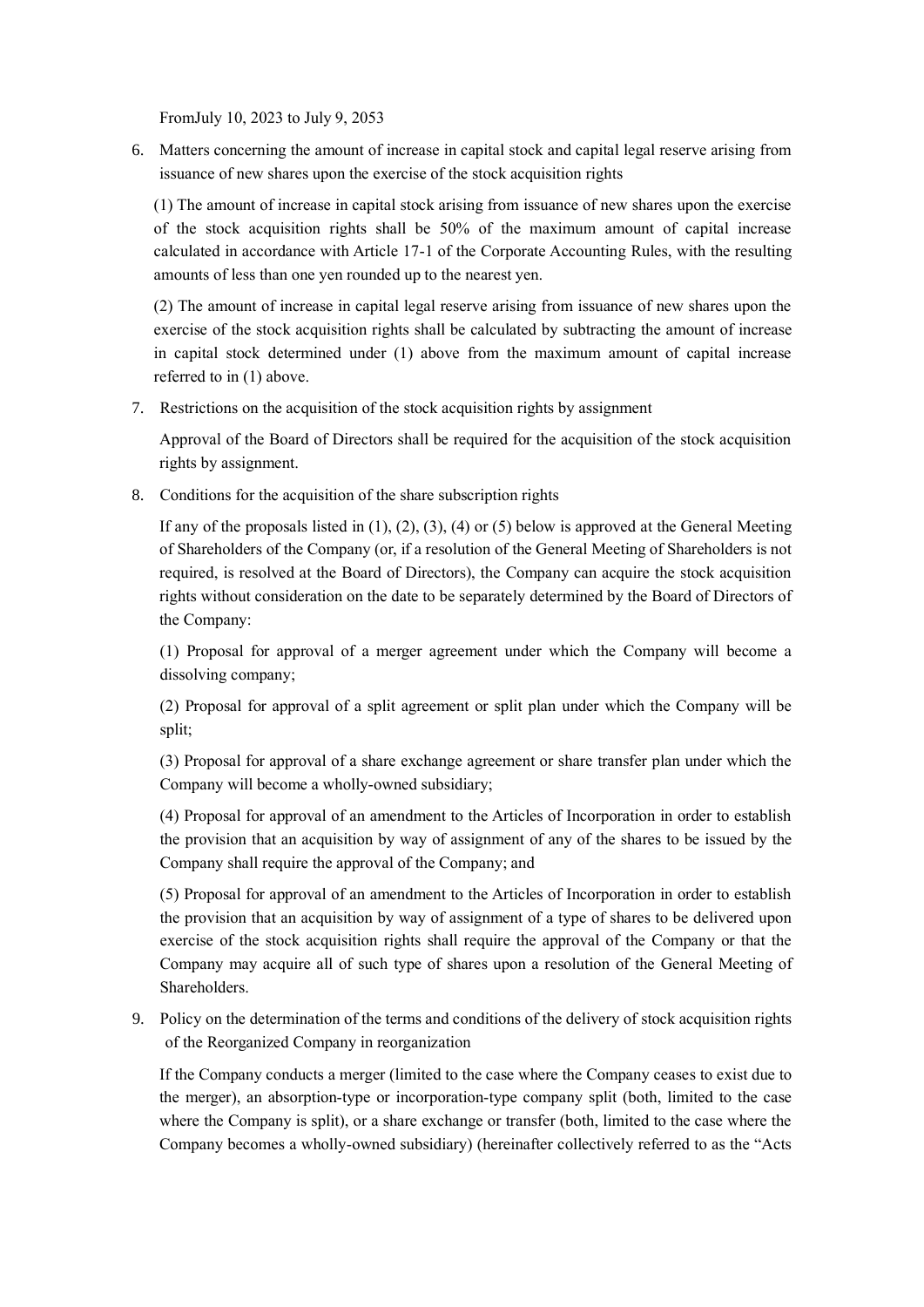of Reorganization"), the Company shall, in each of the above cases, deliver the stock acquisition rights of any of the relevant companies listed in Article 236, Paragraph 1-8 of the Companies Act (hereinafter the "Reorganized Company") to the Acquisition Rights Holders holding the stock acquisition rights remaining at the time immediately preceding the effective date of the relevant Act of Reorganization (hereinafter the "Remaining Stock Acquisition Rights") (the effective date of the relevant Act of Structural Reorganization shall mean, in the case of an absorption-type merger, the date on which the absorption-type merger becomes effective; in the case of an incorporation-type merger, the date of establishment of a newly-incorporated company through such incorporation-type merger; in the case of an absorption-type company split, the date on which such absorption-type company split becomes effective; in the case of an incorporation-type company split, the date of establishment of a newly-incorporated company through such incorporation-type company split; in the case of a share exchange, the date on which the share exchange becomes effective; and in the case of a share transfer, the date of establishment of a wholly-owning parent company through the share transfer; the same shall apply hereinafter). However, that the foregoing shall be on the condition that delivery of such stock acquisition rights by the Reorganized Company in accordance with each of the following items is stipulated in an absorption-type merger agreement, an incorporation-type merger agreement, an absorption-type company split agreement, an incorporation-type company split plan, a share exchange agreement or a share transfer plan:

(1) Number of stock acquisition rights of the Reorganized Company to be delivered

A number equal to the number of the Remaining Stock Acquisition Rights held by a Stock Acquisition Right Holders shall be delivered to the same a Stock Acquisition Right Holders.

(2) Type of shares of the Reorganized Company under the stock acquisition rights

Shares of common stock of the Reorganized Company

(3) Number of shares of the Reorganized Company under the stock acquisition rights

This is to be determined in accordance with 3. above, taking into consideration the conditions, etc. of the Act of Reorganization.

(4) Value of assets to be invested upon the exercise of the stock acquisition rights

The value of the assets to be invested upon exercise of each stock acquisition right shall be the amount that is equal to the product of the Exercise Price after reorganization prescribed below and the number of shares of the Reorganized Company under the stock acquisition rights as determined in accordance with (3) above. The Exercise Price after reorganization shall be one yen per share of the Reorganized Company delivered upon the exercise of each stock acquisition right to be delivered.

(5) The period during which the stock acquisition rights may be exercised

This period shall be from and including whichever is the later of  $(x)$  the start date of the period during which the stock acquisition rights may be exercised as prescribed in 5. above or (y) the effective date of the Act of Reorganization, to and including the expiration date of the period during which the stock acquisition rights may be exercised as prescribed in 5. above.

(6) Matters concerning the amount of increase in capital stock and capital legal reserve arising from issuance of new shares upon the exercise of the stock acquisition rights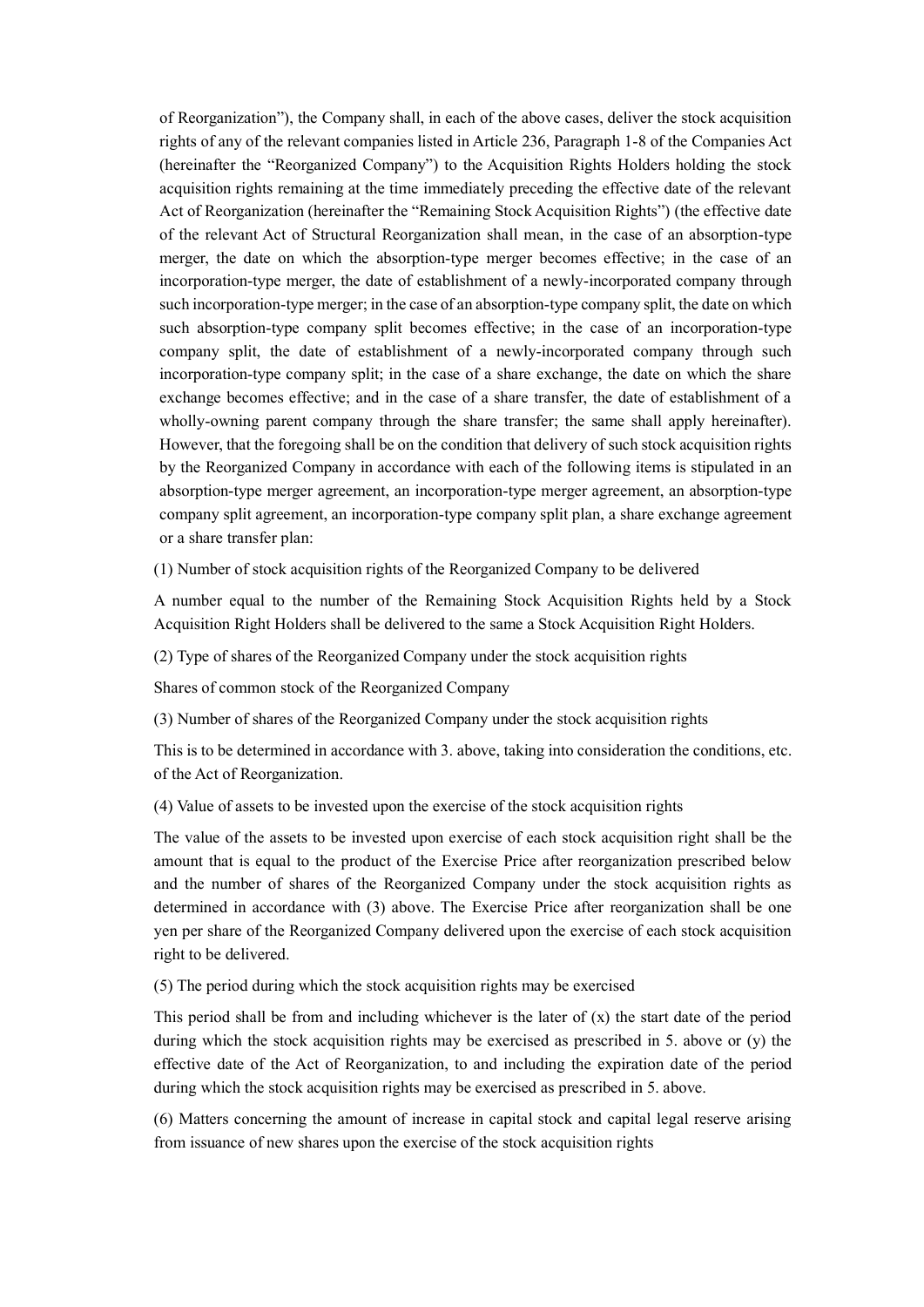To be determined in accordance with 6. above.

(7) Restrictions on the acquisition of the stock acquisition rights by assignment

Approval of the Board of Directors of the Reorganized Company shall be required for the acquisition of the stock acquisition rights by assignment.

(8) Conditions for the acquisition of the share subscription rights

To be determined in accordance with 8. above.

(9)Other conditions for the exercise of the stock acquisition rights

To be determined in accordance with 11. below.

10. Handling of fractions less than one share resulting from exercise of stock acquisition rights

Any fraction less than one share included in the number of shares to be delivered to a Stock Acquisition Right Holder who exercised stock acquisition rights shall be discarded.

11. Other conditions for the exercise of the stock acquisition rights

(1) Stock Acquisition Right Holders shall be able to exercise their stock acquisition rights on and after the day when 3 years have elapsed from the Allotment Date.

(2) Notwithstanding the provisions of (1) above, in cases where a proposal for approval of a merger agreement under which the Company will become a dissolving company or a proposal for approval of a share exchange agreement or share transfer plan under which the Company will become a wholly-owned subsidiary is approved at the General Meeting of Shareholders (or, if a resolution of the General Meeting of Shareholders is not required, is resolved at the Board of Directors) during the period prescribed in 5. above, Stock Acquisition Right Holders may exercise the stock acquisition rights only within 15 days from the day following the date of such approval (excluding cases where the merger agreement, share exchange agreement or share transfer plan provides that share acquisition rights of the Reorganized Company shall be delivered to the Stock Acquisition Right Holders in accordance with 9. above).

(3) Stock Acquisition Right Holders shall be able to exercise their stock acquisition rights under the conditions of market value as follows (7).

(4) The condition set forth in (1) above shall not apply to those who have acquired the share subscription rights by way of inheritance.

(5) If a Stock Acquisition Right Holder has renounced his or her stock acquisition rights, he or she can no longer exercise them.

(6) If 10 years have elapsed from the day following the date on which a Stock Acquisition Right Holder forfeited both the positions of director and executive officer of the Company, he or she can no longer exercise the stock acquisition rights and shall be deemed to have renounced the stock acquisition rights as of that date.

- (7) The conditions of market value are as below:
- ①When Marubeni's market value growth rate\*1 does not exceed the TOPIX (Tokyo Stock Price Index) growth rate\*2:

Stock Acquisition Right Holders can not exercise All of the stock acquisition rights subscription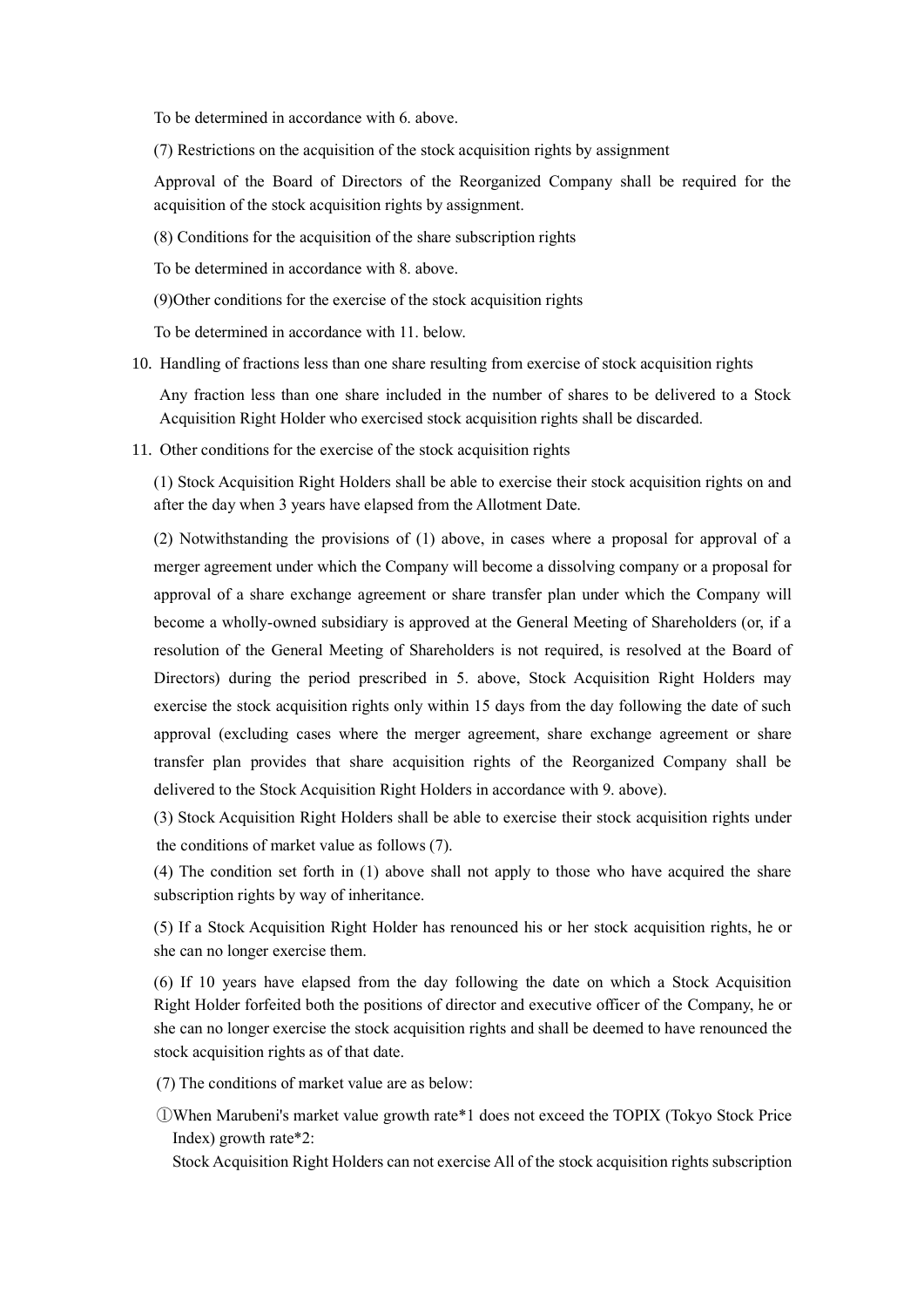right granted.

- ②When Marubeni's market value growth rate is equal to or exceeds the TOPIX growth rate, Stock Acquisition Right Holders can exercise with the conditions as belows:
	- (1) When Marubeni's market value growth rate exceeds 150%:

 Stock Acquisition Right Holders can exercise All of the stock acquisition rights subscription right granted.

(2) When Marubeni's market value growth rate exceeds 100% and does not exceed 150%:

 Stock Acquisition Right Holders can exercise a part\*3 of the stock acquisition rights subscription right granted.

(3) When Marubeni's market value growth rate does not exceed 100%:

 Stock Acquisition Right Holders can not exercise All of the stock acquisition rights subscription right granted.

\*1) Marubeni's market value growth rate shall be calculated by the formula below based on Marubeni's market value growth rate for the period of three years from the issuance date to the first date of the exercise period.

A: The average of the market value whichi is multiplied the closing price for Marubeni's common stocks on the Tokyo Stock Exchange by the amount by subtracting the Treasury Shares from th Issued Shares on each day for the three months immediately before the day before the first date of the exercise period of the stock acquisition rights.

B: The average of the market value whichi is multiplied the closing price for Marubeni's common stocks on the Tokyo Stock Exchange by the amount by subtracting the Treasury Shares from th Issued Shares on each day for the three months immediately before the day before the allotment date of the stock acquisition rights.

Marubenii's market value growth rate  $= A/B$ 

- \*2) the TOPIX growth rate shall be calculated by the formula below based on the TOPIX growth rate for the period of three years from the issuance date to the first date of the exercise period.
	- C: The average of the closing price for the TOPIX on the Tokyo Stock Exchange on each day for the three months immediately before the day before the first date of the exercise period of the stock acquisition rights.
	- D: The average of the closing price for the TOPIX on the Tokyo Stock Exchange on each day for the three months immediately before the day before the allotment date of the stock acquisition rights.

The TOPIX growth rate  $= C / D$ 

\*3) Number of exercisable stock acquisition rights = Number of subscription rights to shares granted  $\times$  Marubeni's market value growth rate / 150%